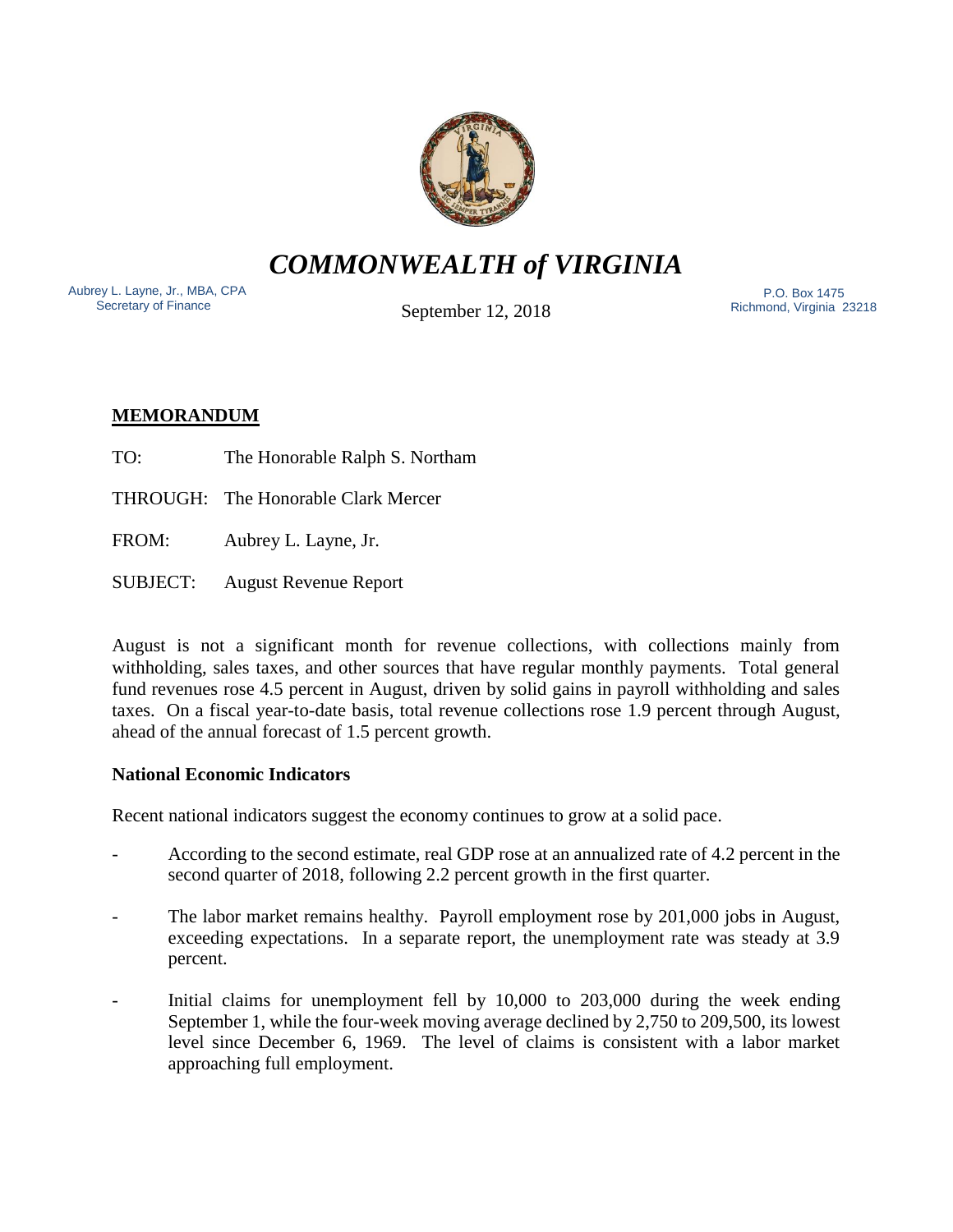- The Conference Board's index of leading indicators rose 0.6 percent in July following a 0.5 percent increase in June, suggesting the economic expansion should strengthen over the coming months. All components contributed to the increase.
- The Conference Board's index of consumer confidence rose 5.5 points to 133.4 in August, a high for this expansion. Both the expectations and present conditions components increased for the month.
- Activity in the manufacturing accelerated in August. The Institute of Supply Management index rose from 58.1 to 61.3, above consensus expectations.
- The CPI rose 0.2 percent in July after increasing 0.1 percent in June. The index stands 2.9 percent above July 2017. Core inflation (excluding food and energy prices) also rose by 0.2 percent, and is 2.3 percent above a year ago.
- At its August meeting, the Federal Reserve left the federal funds target rate range unchanged at 1.75 to 2.0 percent. Chairman Jerome Powell recently defended the Federal Open Market Committee's continued strategy of gradually raising the overnight federal funds rate to the target range of  $2.25 - 2.50\%$  by year end.

#### **Virginia Economy**

In Virginia, payroll employment rose 1.9 percent in July from July of last year. Northern Virginia posted growth of 1.9 percent; Hampton Roads rose 1.0 percent; and Richmond-Petersburg rose 1.6 percent. The seasonally adjusted unemployment rate fell 0.1 percentage point to 3.1 percent in July, the lowest rate since August 2007.

The Virginia Leading Index rose 0.2 percent in July after falling 0.2 percent in June. The U.S. leading index, future employment, and initial claims for unemployment improved in July while auto registrations declined. The indexes increased in Northern Virginia, Richmond, Roanoke, Lynchburg, Charlottesville, Harrisonburg, Blacksburg, and Staunton, while the indexes in Winchester and Bristol decreased; the Hampton Roads index was unchanged in July.

#### **August Revenue Collections**

August is not a significant month for revenue collections, with collections mainly from withholding, sales taxes, and other sources that have regular monthly payments. Total general fund revenues rose 4.5 percent in August, driven by solid gains in payroll withholding and sales taxes. On a fiscal year-to-date basis, total revenue collections rose 1.9 percent through August, ahead of the annual forecast of 1.5 percent growth

*Net Individual Income Tax (70% of general fund revenues)*: Through the first two months of the fiscal year, collections of net individual income tax rose 0.3 percent from the same period last year, trailing the annual estimate of 0.6 percent growth. Performance in each component of individual income tax is as follows: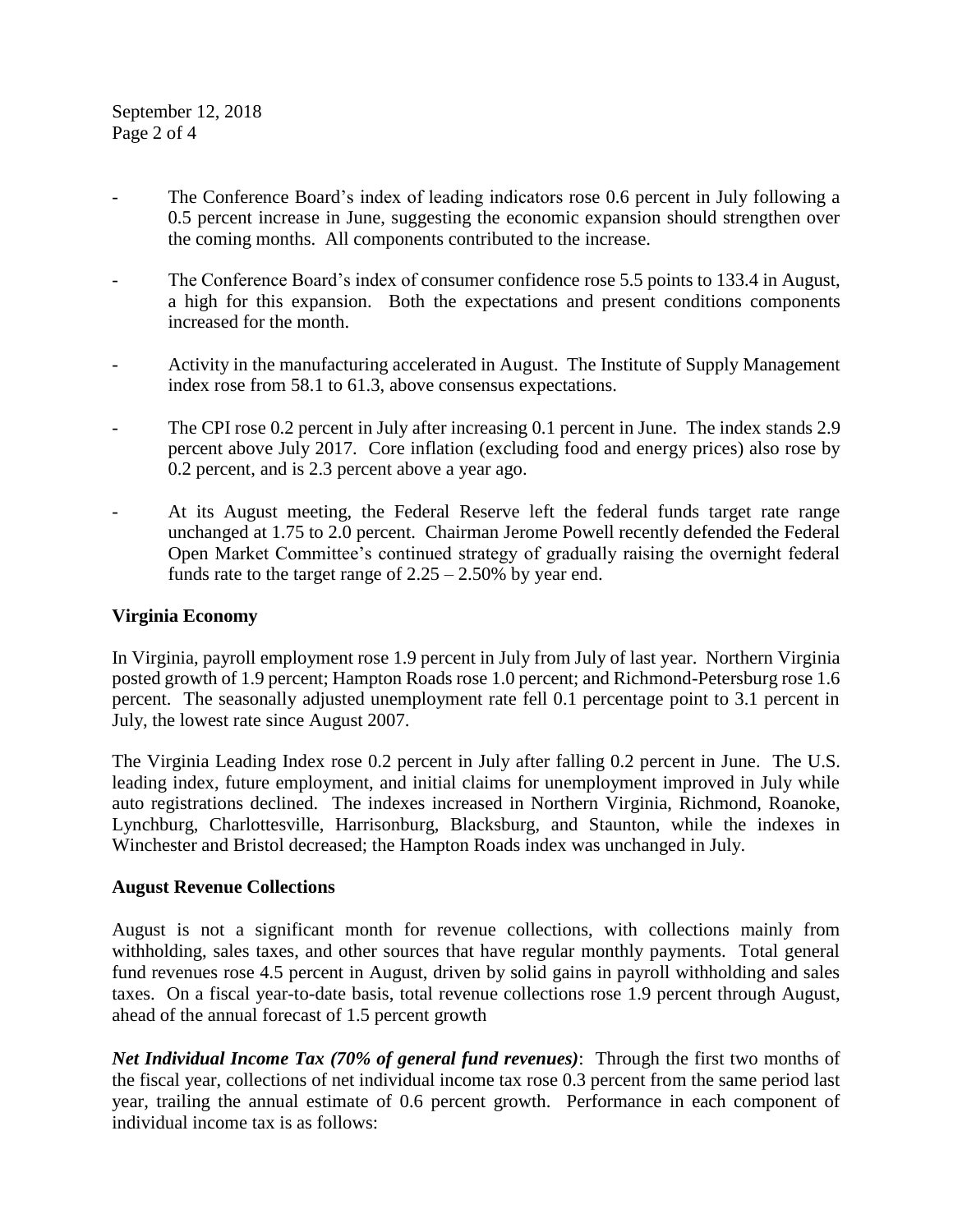September 12, 2018 Page 3 of 4

> *Individual Income Tax Withholding (64% of general fund revenues)*: Collections of payroll withholding taxes rose 5.1 percent for the month. Year-to-date, collections are flat, trailing the annual estimate of 2.6 percent growth, as a timing anomaly pushed some July payments (approximately \$120 million) into June of last fiscal year.

> *Individual Income Tax Nonwithholding (17% of general fund revenues)*: August is not a significant month for collections in this source since the first estimated payment for fiscal year 2018 is due in September. Through the first two months of the fiscal year, collections were \$117.8 million compared with \$106.3 million in the same period last year.

> *Individual Income Tax Refunds*: August is not a significant month for refunds. The Department of Taxation issued \$45.5 million in refunds compared with \$41.7 million in August of last year, an increase of 9.0 percent.

*Sales Tax (18% of general fund revenues)*: Collections of sales and use taxes, reflecting July sales, rose 7.5 percent in August. On a year-to-date basis, collections have also risen 7.5 percent, ahead of the annual estimate of 2.5 percent.

*Corporate Income Tax (5% of general fund revenues)*: As with nonwithholding, August is not typically a significant month for collections in this source, as the first estimated payment for the fiscal year is due in September. Through August, collections of corporate income taxes were \$38.5 million compared with \$34.7 million in the same period last year.

*Wills, Suits, Deeds, Contracts (2% of general fund revenues)*: Collections of wills, suits, deeds, and contracts – mainly recordation tax collections – were \$36.0 million in August, compared with \$36.5 million in August of last year, a decline of 1.4 percent. On a year-to-date basis, collections are down 6.1 percent, trailing the annual forecast of 3.1 percent growth.

*Insurance Premiums (2% of general fund revenues)*: Monthly collections of insurance company premiums are being transferred to the Transportation Trust Fund per Chapter 986, 2007 Acts of the Assembly until the required amount of \$168.7 million has been deposited.

#### **Other Revenue Sources**

The following list provides data on August collections for other revenue sources:

|                                    | <b>Year-to-Date</b> | Annual<br><b>Estimate</b> |
|------------------------------------|---------------------|---------------------------|
| Interest Income (0.3% GF revenues) | 70.5%               | 7.8%                      |
| ABC Taxes (1% GF revenues)         | $(11.0)\%$          | 3.4%                      |

*All Other Revenue (2% of general fund revenues)*: Receipts in All Other Revenue rose 8.2 percent in August, \$31.8 million compared with \$29.4 million a year ago. On a year-to-date basis,